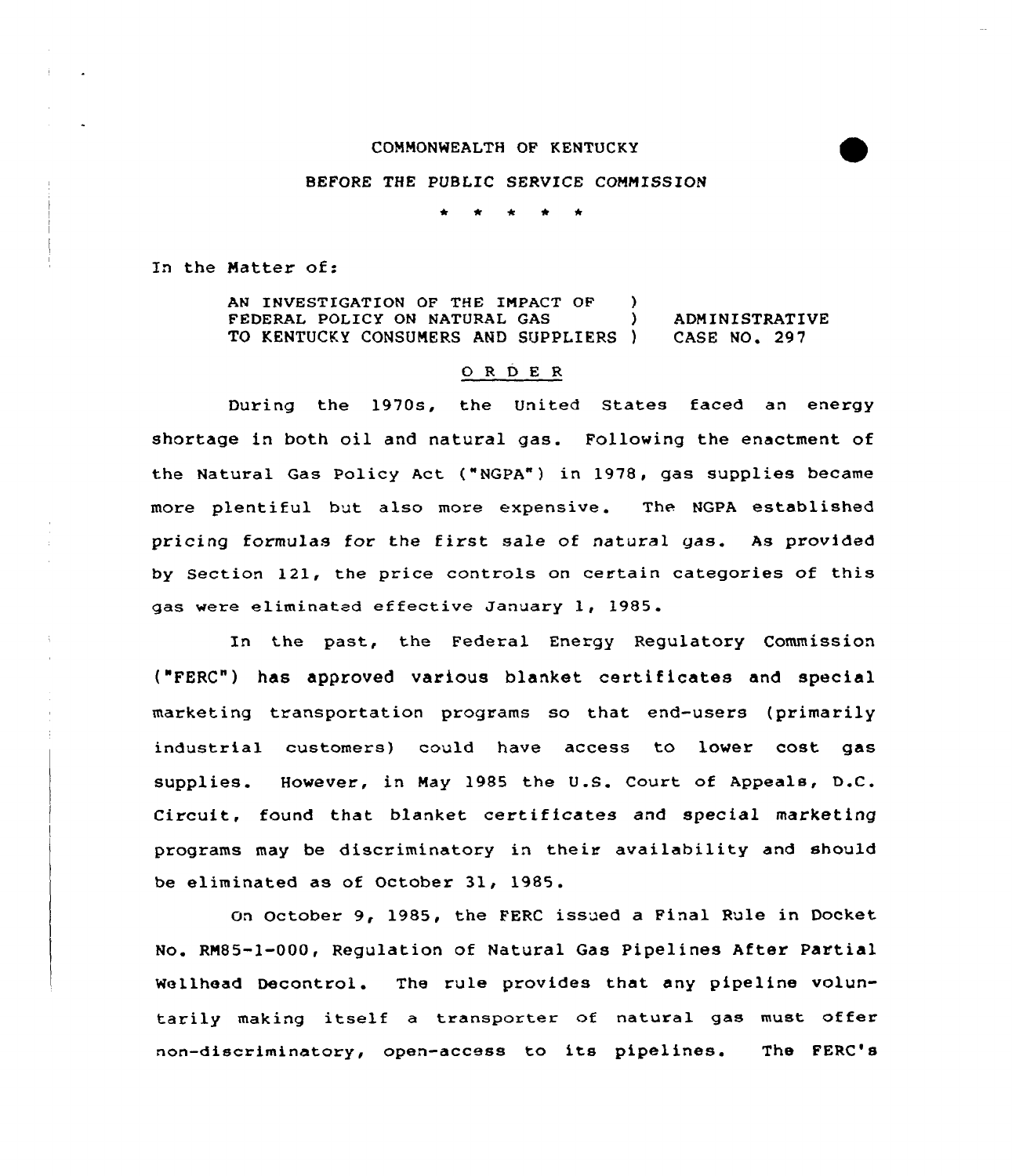goal of this landmark decision is to give natural gas consumers more options for gas supplies. To the extent pipelines choose to participate, consumers and local utilities will be able to shop around for the cheapest and most reliable gas supplies. At the same time, producers gain access to pipeline capacity to market their supplies directly to consumers, distribution companies, and new markets.

The responsibility of determining much of the administration of this rule has been left to the states. Kentucky has <sup>a</sup> number of statutes that affect the authority of the Commission in this new environment. (See Appendix A) There may be a need for new laws in view of the FERC's policies.

At this time, Kentucky's five largest local distribution companies ("LDCs") have tariffs in place that allow some transportation of natural gas and new tariffs have been proposed. LDCs face competition not only from alternate fuels but also alternate supply arrangements. The potential shift of traditional customers with firm and interruptible sales to transportation arrangements could greatly affect both the LDCs and their remaining captive customers.

The effects of the aforementioned activities must be thoroughly analyzed since state regulatory commissions are being forced to reassess regulatory policy. The Commission is of the opinion that the appropriate forum for this analysis and discussion is a generic proceeding.

The Commission's overall goal is to develop a consistent and clear policy that will balance the interests of captive

 $-2-$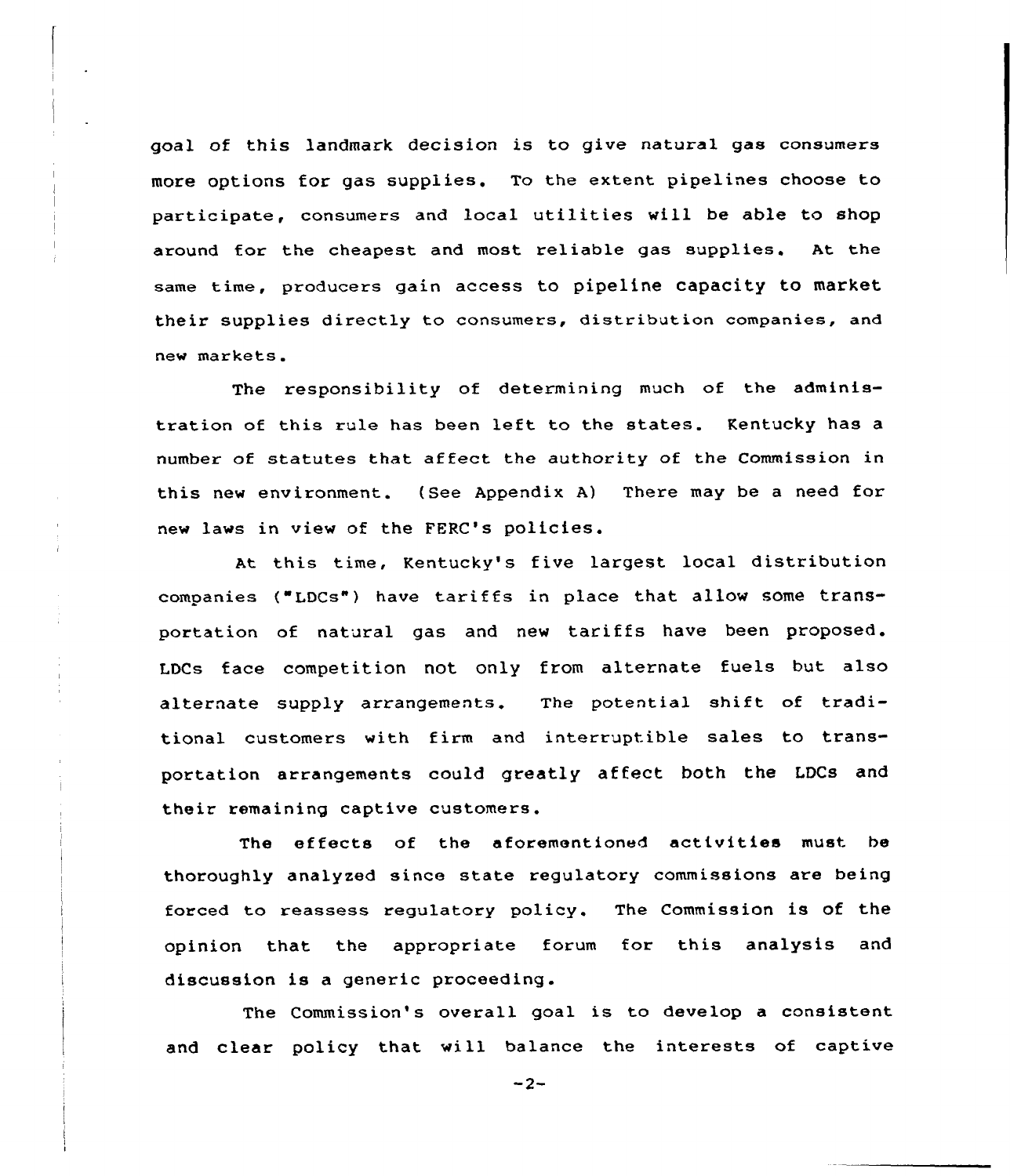customers, and Kentucky distribution companies in light of federal regulations. The Commission understands that trade-offs between competing interests will be necessary. In initiating this investigation the Commission is seeking comments from the widest variety of viewpoints as it considers regulation to meet its objectives in light of the FERC's continued efforts to deregulate natural gas pipelines after partial wellhead decontrol. The Commission's objectives are as follows:

To ensure that all customers of an LDC have the opportunity to benefit from increased competition in the natural gas industry.

To maintain the economic and financial viability of the natural gas distribution industry in Kentucky.

To expand the Commission's oversight of natural gas acquisition practices by LDCs.

To examine the Commission's authority in fulfilling its mandate to assure just and reasonable rates for natural gas customers in Kentucky.

To examine the extent to which LDCs should offer a variety of services to keep large volume end-users on their systems.

To encourage the economic use of natural gas produced in Kentucky.

To aid in its analysis of the responses that will result from this Order, the Commission finds that Columbia Gas of Kentucky, Inc., Delta Natural Gas Company, Inc., Louisville Gas and Electric Company, The Union Light, Heat and Power Company,

 $-3-$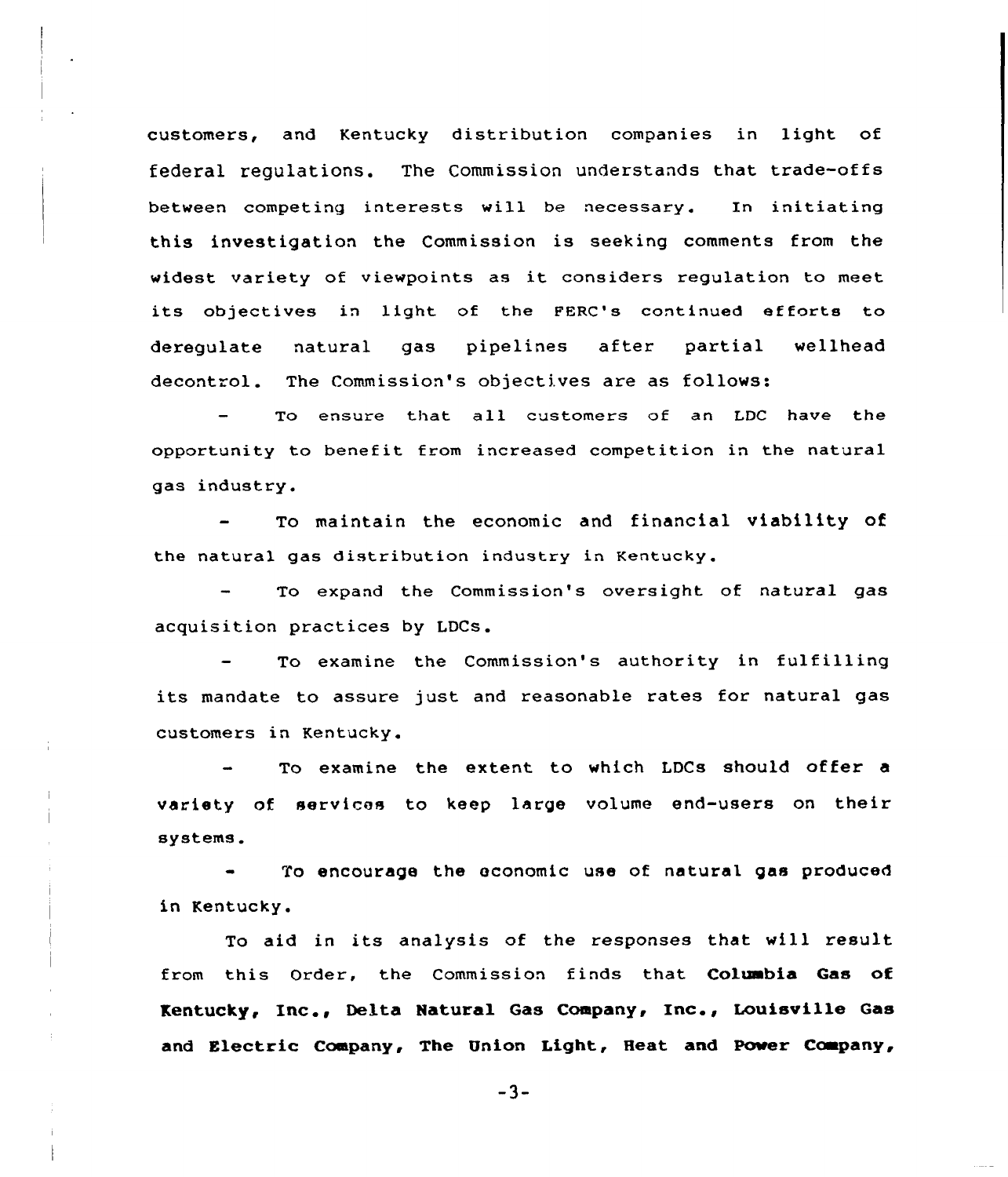and Western Kentucky Gas shall supply the following descriptive data within 20 days of the date of this Order. Interstate transmission companies are asked to respond to the extent applicable within the same 20 days.

l. Identify your major gas suppliers and the following provisions of your supply contracts: term, price determination clause, take-or-pay/minimum bill, dedicated volumes, "out" clauses.

la. Provide data to indicate the volume of intrastate and interstate gas in your supply, the cost per Ncf by major supplier and the system average cost per Mcf for the years 1980 through 1985. Explain any significant changes.

lb. Provide projections for the same factors through 1990, if available, and describe the assumptions used to develop the projections.

2. Provide data on how your sales volume has changed since 1980 by customer class and by usage. Explain any significant changes.

2a. Provide data on your sales volume projections through 1990, if available, and describe the assumption used to develop the projections.

3. Estimate the number of laxge volume customers, the volume of sales and associated revenues that have been lost to alternate supplies or fuels during the last <sup>5</sup> years.

3a. Provide projections for the same factors through 1990, if available, and describe the assumptions used to develop the projections.

-4-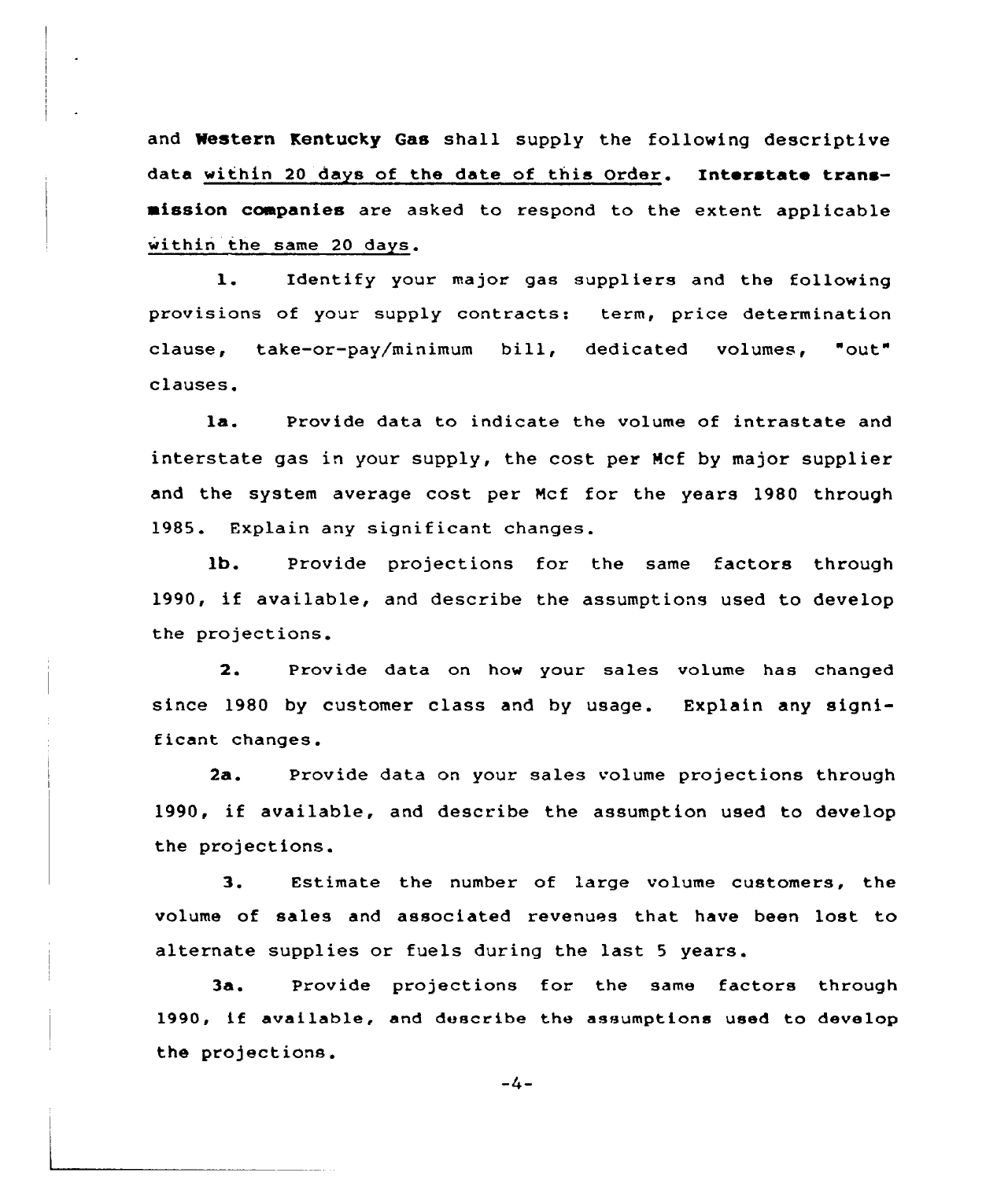4. Provide information on any programs that you have initiated to maintain your market share or regain large-volume customers . Summarize the effectiveness of these programs. Describe any programs that you intend to implement for these purposes during the next 5 years.

5. Provide information on the percentage change in rates by customer class since 1980. Explain any significant changes.

5a. Provide information on projected changes in rates by customer class through 1990, if available, and describe the assumptions used to develop the projections.

6. What are the "peak" and "normal" deliverability capabilities of your system during summer operations and winter operations? This information must be presented in a pipeline grid format at an appropriate scale for your system and must be broken down into the different areas, or sections, in which your system is divided. (See Appendix B for example.)

7. What is the maximum operating pressure ("MOP") and maximum allowable operating pressure ("MAOP") of your system for each area, or section, as presented in the pipeline grid(s)?

8. If you are requested to transport gas for an enduser, how will you determine if your system can accept the gas?

9. At present are there points along your system where an interconnection with another pipeline could not be made (for purposes of accepting transportation" gas) due to pressure and/or volume limitations?

Other Kentucky distribution coapanies subject to the Commission's jurisdiction shall supply responses to descriptive

-5-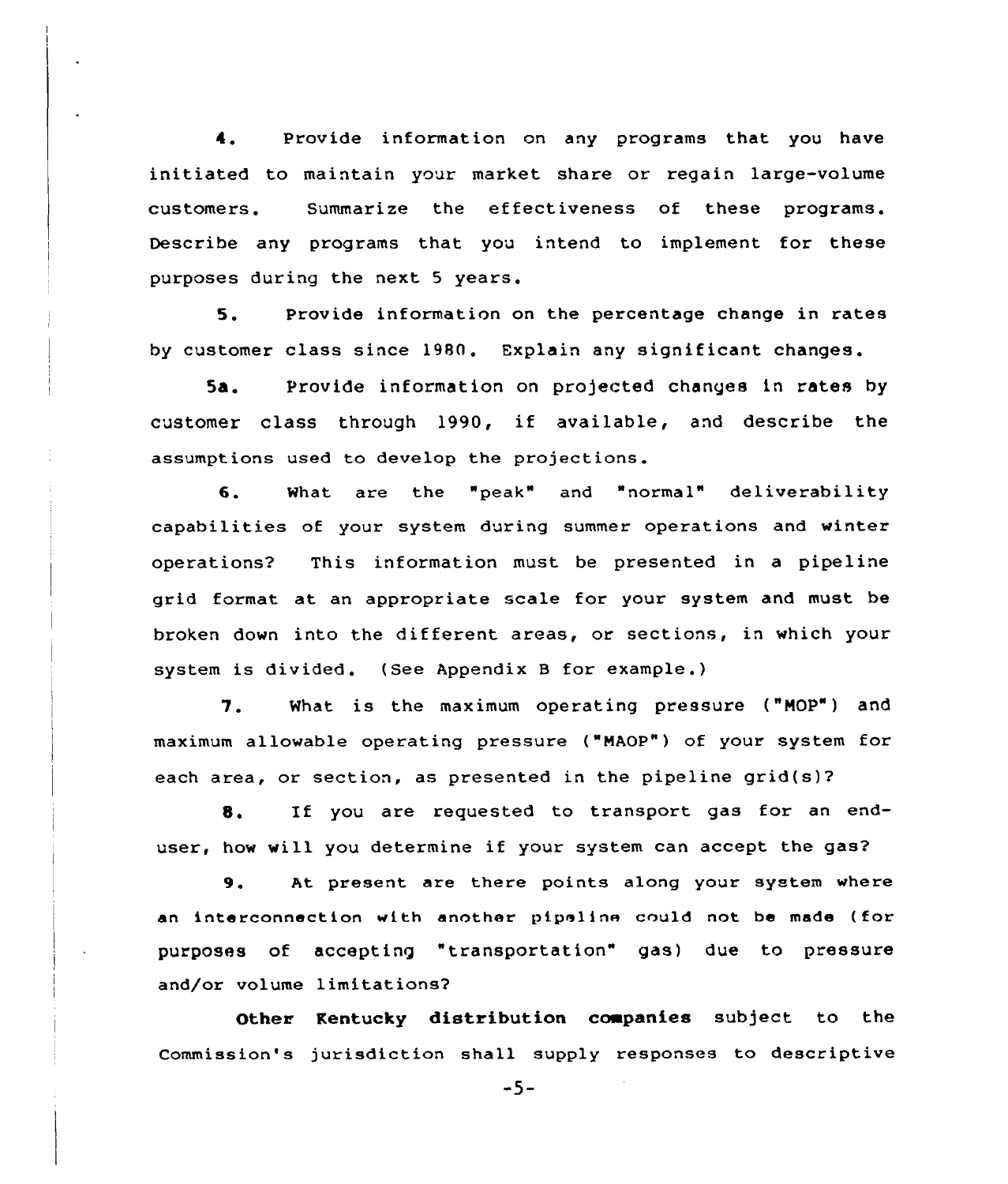questions 1, la, 2, (omit 2a}, 3, (omit 3a}, <sup>4</sup> and <sup>8</sup> above within 20 days of the date of this Order.

All other parties in this proceeding are asked to supply the Commission with a statement of position and a description of operations that includes the general nature of their gas acquisition practices (i.e., long- vs. short-term contracts and fixed volume vs. as available supply) within 20 days of the date of this Order. Any large-volume user who has switched to an alternate fuel or an alternate supply should briefly describe the factors that led to the decision to switch and the advantages and disadvantages to using the alternate.

The Commission finds that within 45 days of the date of this Ordex, Coluabia Gas of Kentucky, inc., Delta Natural Gas Co., Louisville Gas and Electric Company, The Union Light, Heat and Power Company, and Western Kentucky Gas shall respond to the following questions and axe directed to pose any additional questions or submit comments on other topics that may be xelevant to this investigation. The following interstate transmission companies are strongly encouraged to address the same questions and supply responses within the same 45 days. American Natural Resources, Columbia Gas Transmission Corp., Columbia Gulf Transmission Co., Indiana Utilitios Corporation, Kentucky-West Virginia Gas Co., Midwestern Gas Transmission Co., Ohio River Pipeline Corporation, Tennessee Gas Pipeline Company, Texas Eastern Transmission Corp., Texas Gas Transmission Corp., and Trunkline Gas Company. Other Kentucky distribution ccmpanies, intrastate pipelines, producers, and end-users or their repre-

-6-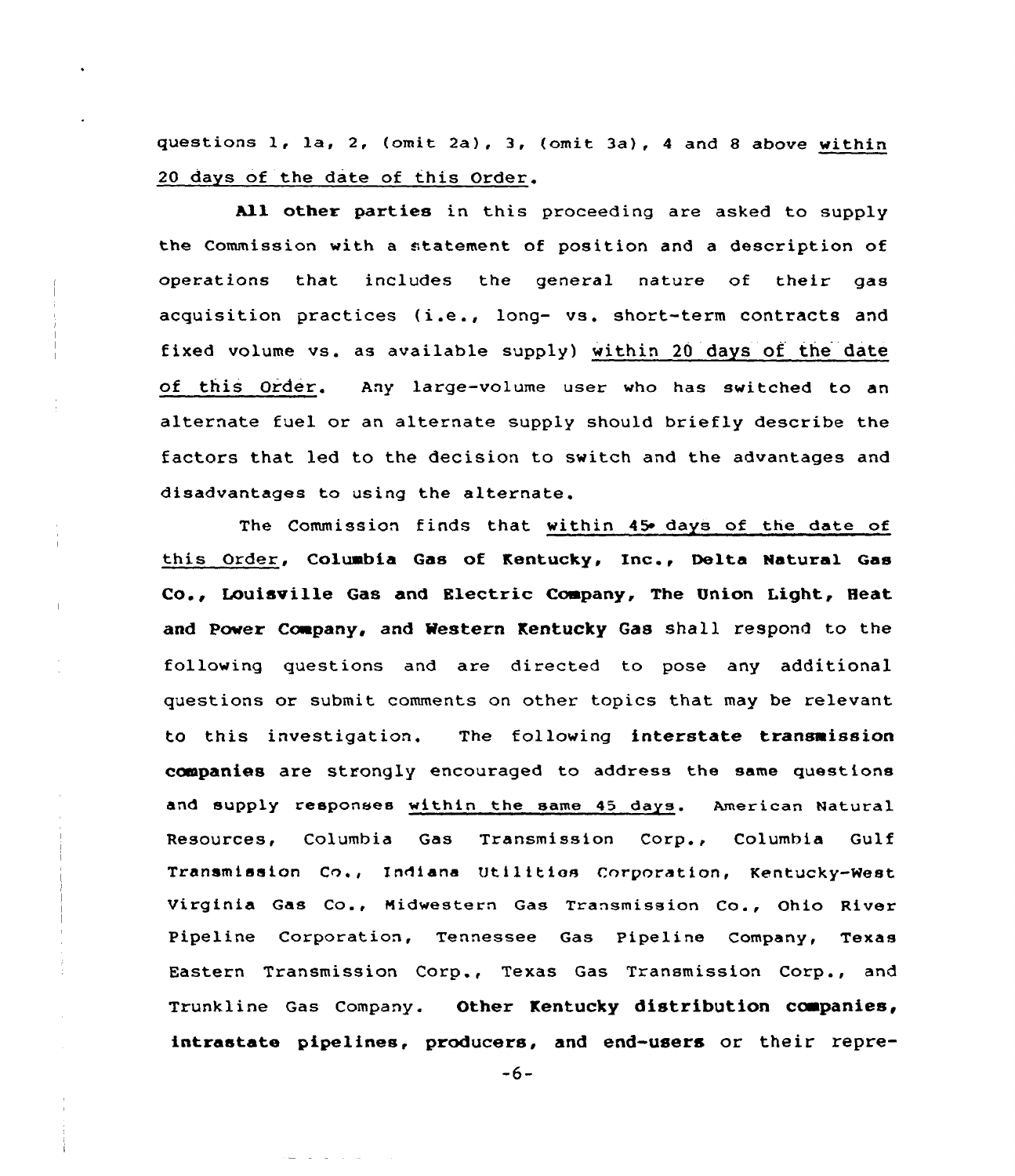sentatives are also invited and encouraged to submit responses to the following questions within 45 days of the date of this Order.

10. what will be the short-term and long-term impacts in Kentucky of the federal policy changes in the natural gas industry in the following areas?

a. Your operations, including costs and revenues.

Your natural gas acquisition practices.  $b.$ 

c. Additional staff and expertise necessary for your operation.

d. Rate level and rate design.

e. Reliability of supply.

f. Customer load.

ll. Given the federal pclicy changes, do you support or oppose the following: Explain.

a. State regulation of rates of affiliated entities. (i.e., gas production/brokerage/distribution transactions)

 $b.$ State regulation of rates of intrastate pipelines.

State regulation of rates of in-state production.  $c_{\star}$ 

d. Issuance of a certificate of convenience and necessity by the Commission for construction activities of affiliated entities.

e. Issuance of <sup>a</sup> certificate of convenience and necessity by the Commission for construction activities of intrastate pipelines.

 $f_{\bullet}$ Issuance of a certificate of convenience and necessity by the Commission for construction activities of in-state producers.

-7-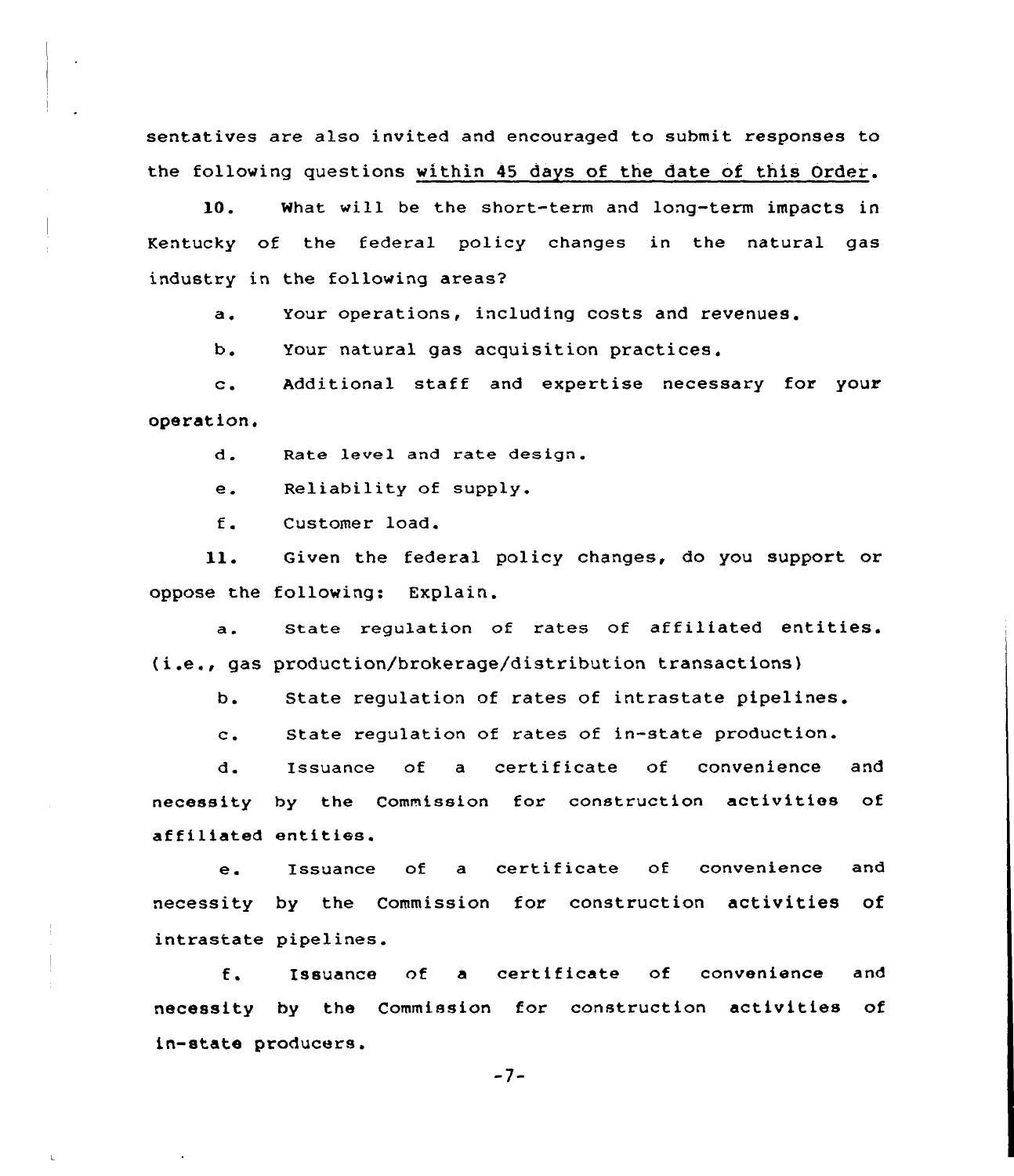$12.$ Do you support or oppose the following? Explain.

a. Granting LDCs <sup>a</sup> service area,

b. Restricting construction of distribution facilities to LDCs.

c. Requiring Commission approval for all gas distribution construction.

d. Placing the burden of proof on utilities to show they cannot transport natural gas.

e. Modifying <sup>a</sup> utility's obligation to serve.

13. Do you support or oppose bypass of the LDC? Explain. a. How will LDCs be affected?

b. To what extent do the LDCs have an obligation to serve?

c. What should be the priority on allocating transoortation and supply capacity of the LDC among customers?

d. What risks are inherent to the end-user that chooses to bypass its LDC'2

e. Should the Commission have <sup>a</sup> regulatory obligation to by-passers? Explain.

14. What Is the impact of the current natural gas transportation tariffs on Kentucky ratepayers?

a. Does the impact vary by rate class?

b. Do current transportation tariffs encourage bypass of the LDC as supplier? As a transporter?

15. Should natural gas rates be unbundled? (i.e., supply and transmission services priced separately)

 $-8-$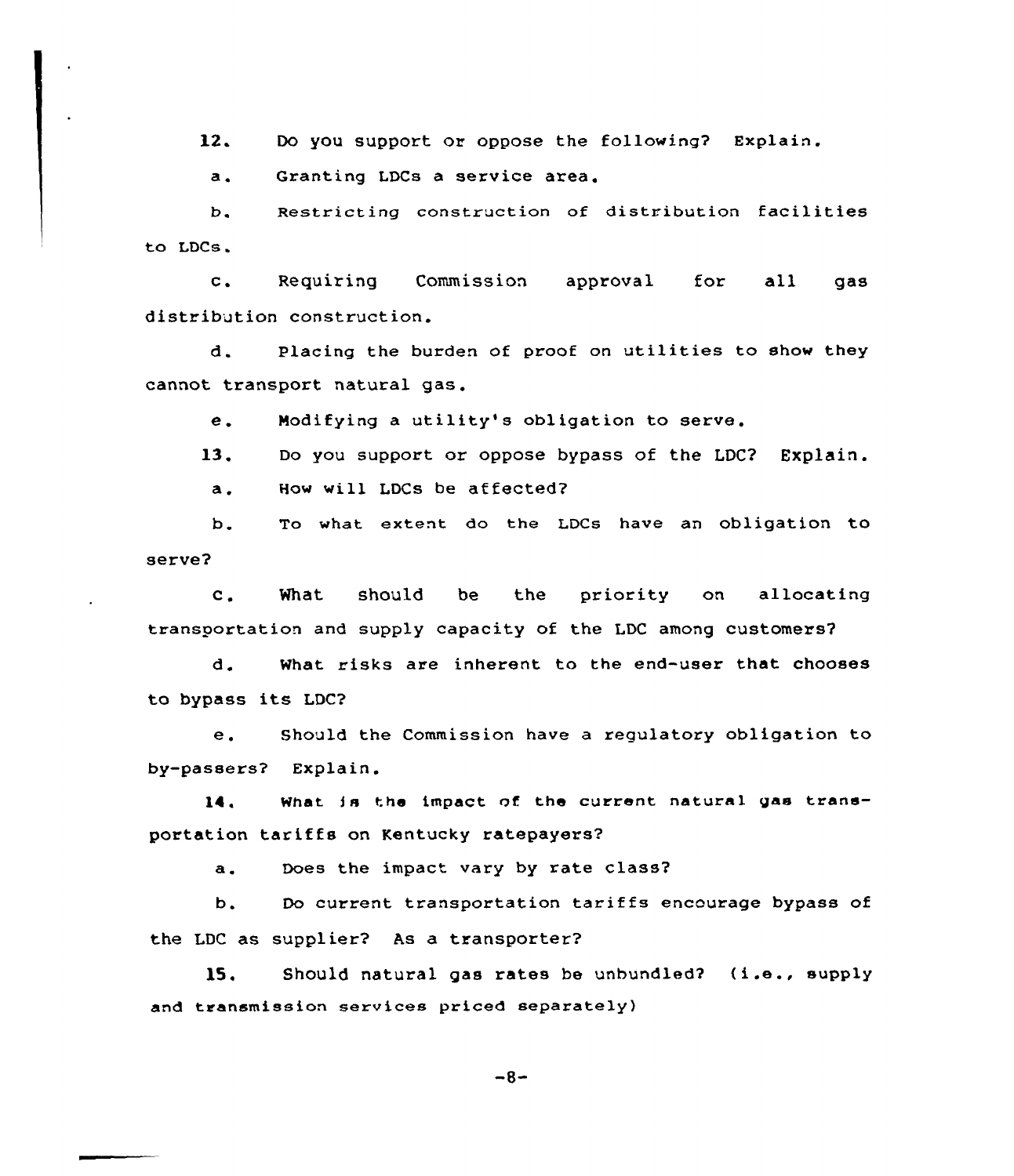a. What variety of supply and transportation. services should be offered? Why?

b. What services, if any, of these should be billed separately?

c. To what extent should LDCs rates be cost-based'?

d. How should fixed costs be allocated between supply and transportation customers?

e. What services would <sup>a</sup> cost-of-service based transportation rate include?

f. What are effective ways of communicating price signals in a competitive natural gas market7

g. The Commission currently allows flexible pricing in natural gas retail and transportation rates to meet competition from alternative fuels. Should the Commission continue or expand this practice? Explain.

 $16.$ What is the impact of current natural gas acquisition practices on Kentucky ratepayers?

a. Does this impact vary by customer class?

b. what factors should the Commission consider in evaluating gas acquisition practices by LDCs?

c. Should the review of acquisition practices in purchased gas adjustments change as a result of federal policy changes? Why or why not?

 $17.$ What barriers, if any, exist to greater use of natural gas produced in Kentucky7

a. How will the federal policy changes affect the use of natural gas produced in Kentucky?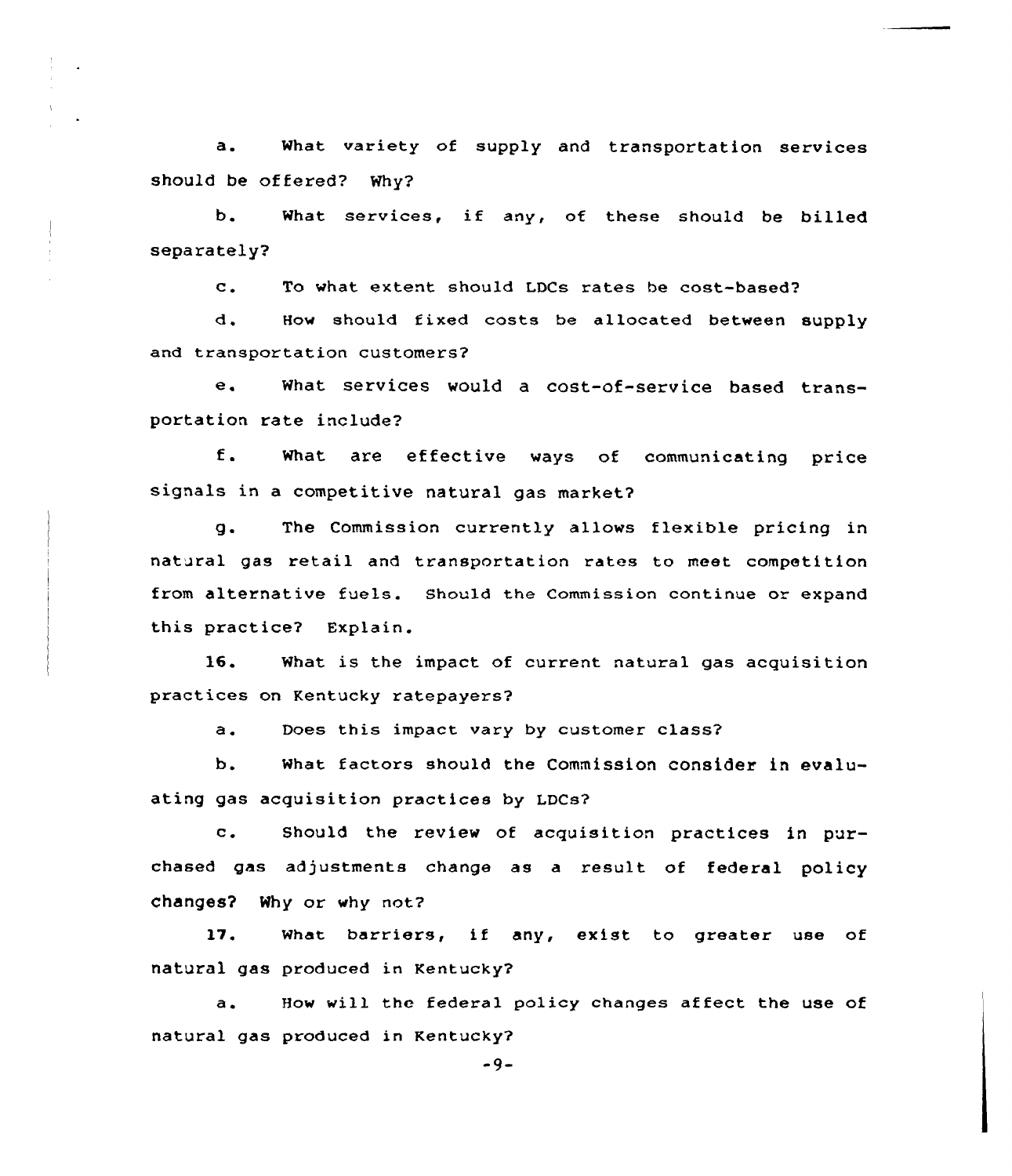b. In what ways will use of natural gas produced in Kentucky benefit ratepayers?

What recommendations would you propose to increase  $\mathbf{c}$ . the use of natural gas produced in Kentucky?

18. Should the Commission encourage competitive markets in natural gas supply? In transportation services? Explain.

a. What factors limit LDCs participation in competitive natural gas markets?

b. What factors limit large volume end-users participation in competitive natural gas markets?

c. Should the statutory definition of <sup>a</sup> public utility be modified in light of competition7

19. How will small LDCs be affected by the federal policy changes7

a. Will small LDCs be able to use alternate suppliers to achieve a lower average cost of gas?

b. Will small LDCs be able to offer a variety of supply and transportation services and remain financially viable? Why or why not?

c. What methcds can the small LDCs use to place more pressure on their wholesale suppliers to obtain a lower average cost of gas?

d. Is formation of natural gas cooperatives by small companies to purchase natural gas a viable alternative?

e. How will the role of the wholesale suppliers of the small LDCs change as a result of the federal policy changes?

-10-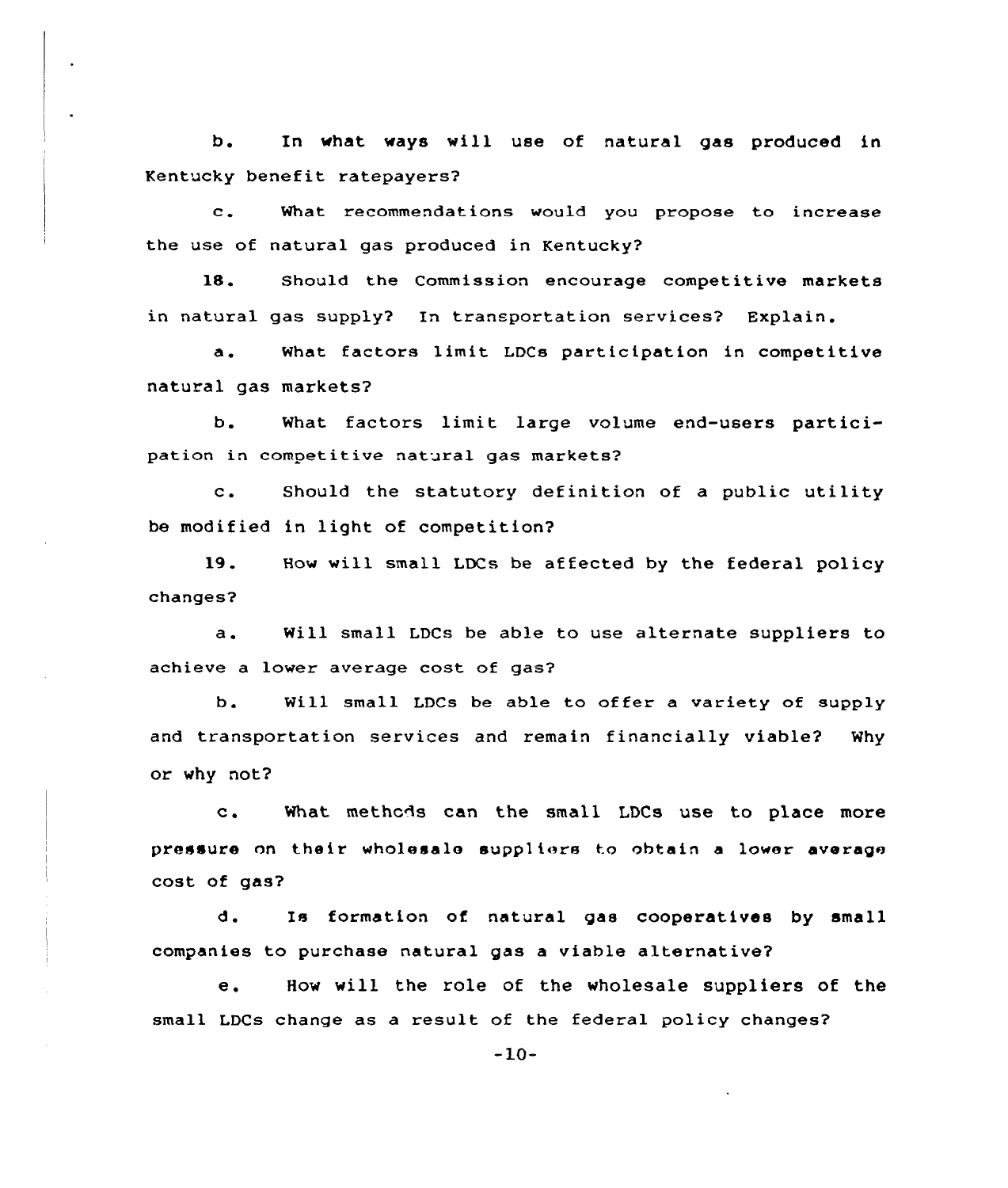IT IS HEREBY ORDERED that:

1. This investigation be instituted and that all natural gas utilities under the Commission's jurisdiction shall be made parties to this proceeding. Moreover, the Commission urges other interested parties to participate in this proceeding to insure a full investigation.

2. All regulated natural gas utilities shall publish <sup>a</sup> one-time notice of this proceeding in a newspaper of general circulation in their service axea and shall notify their large volume commexcial and industrial users by letter. The prescribed notice is set out in Appendix C to this Order. The utility shall make copies of this Order available to interested parties.

3. All parties to this pxoceeding shall comply with the findings of this Order. An original and 10 copies of written responses shall be filed within the specified time frames. Each party shall make copies of its comments available on request.

4. Hearings shall be held in the Commission's offices in Fxankfoxt, Kentucky, beginning at 9:00 A.N., April 1, 1986, for the purpose of xeceiving comments from regulated utilities and all other interested parties.

-11-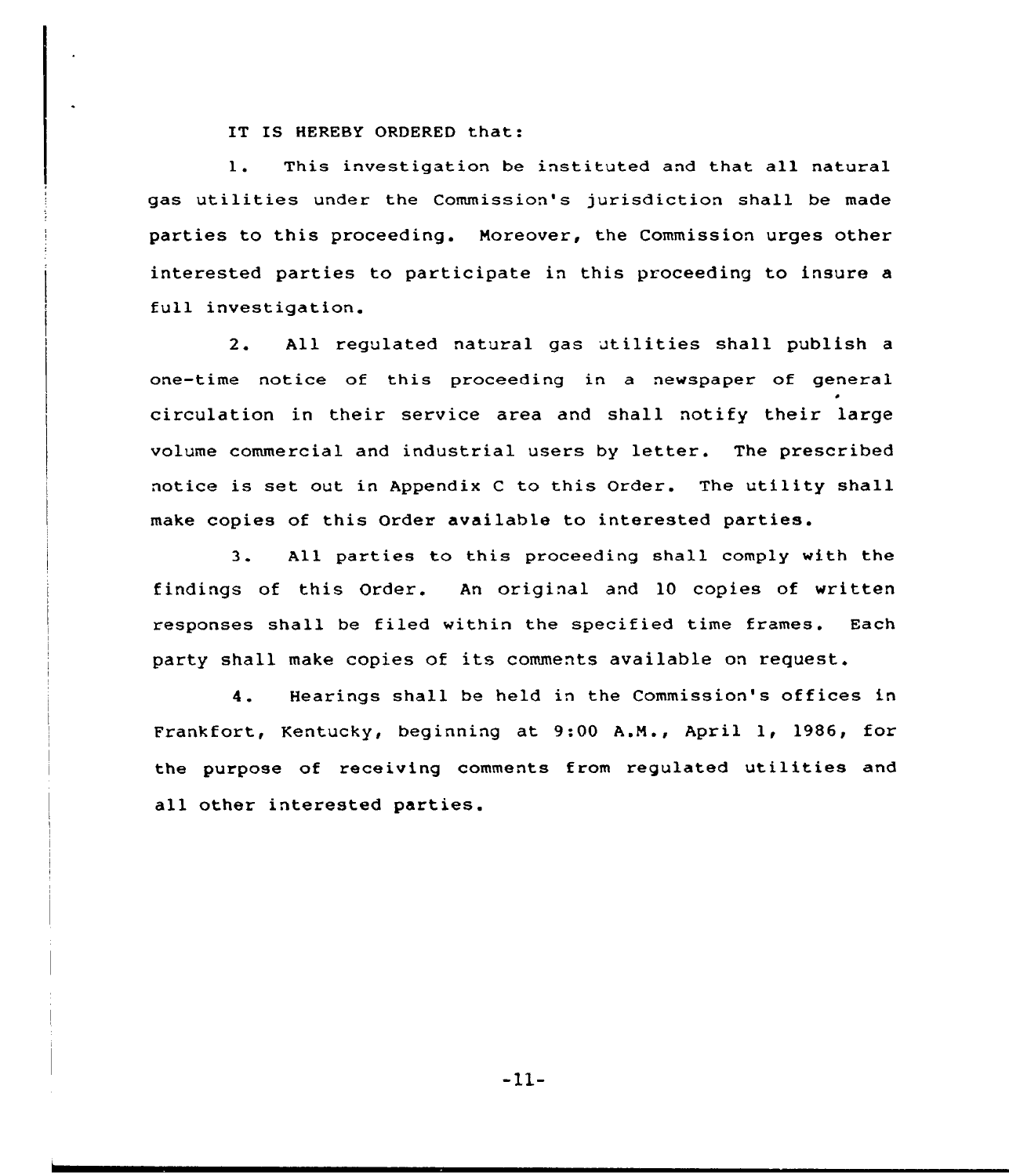# Done at Frankfort, Kentucky, this 17th day of January, 1986.

PUBLIC SERVICE COMMISSION

Ruhard D. 1 Jenuir / Vice Chairman Ruece M Willes

ATTEST:

**Secretary**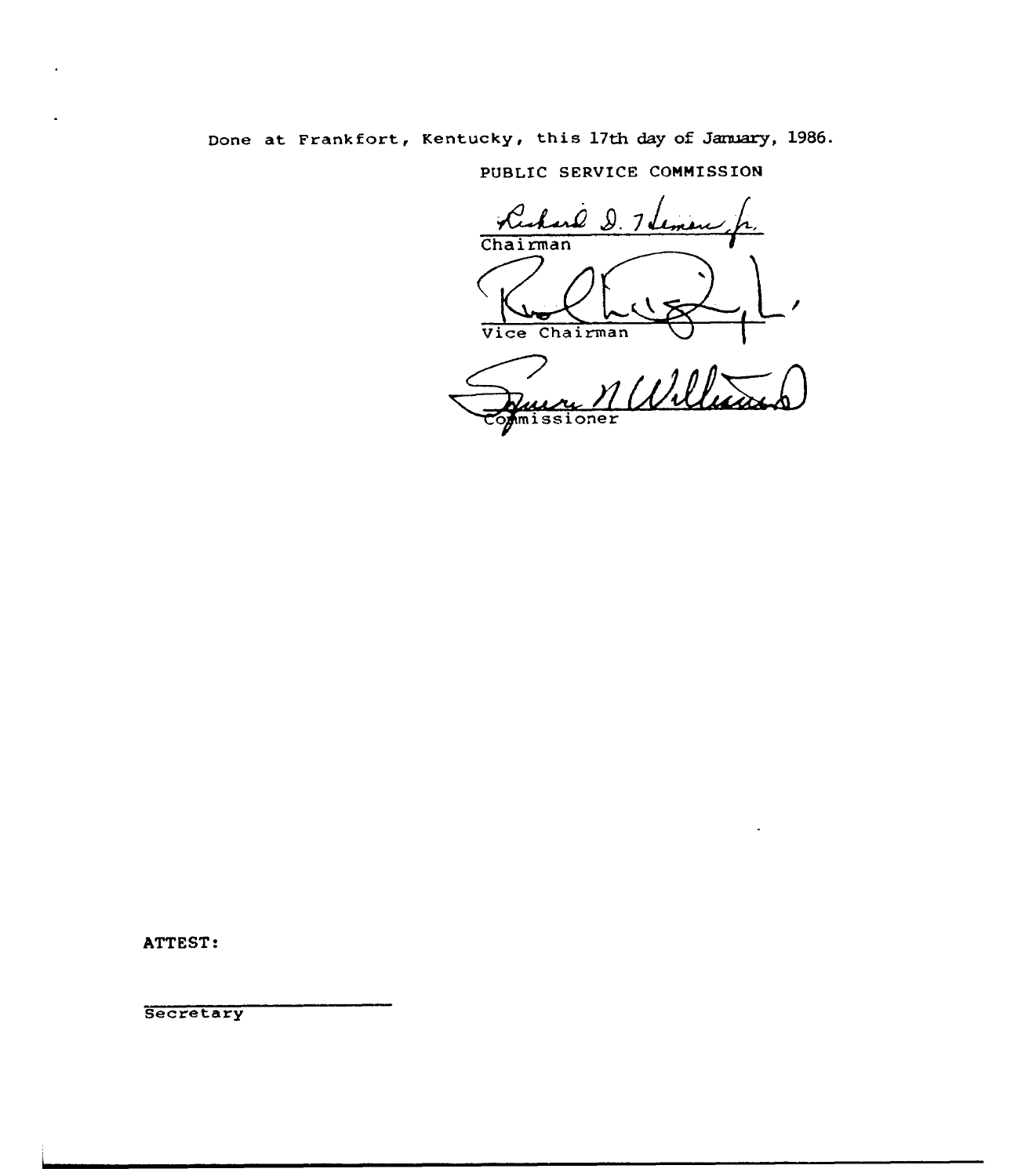### Appendix A

## LIST OF APPLICABLE STATUTES

KRS  $278.101(3)(b)$  & (c) - Definitions

- KRS 278.040 Public service commission; jurisdiction; regulation
- KRS 278.272 Consideration of natural gas purchasing transactions in determining just and reasonable rates; limitation of authorized rate of return for natural gas operations
- KRS 278.274 Review of natural gas utility's purchasing practices in determining reasonableness of proposed rates, reduction of rates by commission
- KRS 278.470 Companies transporting oil or g<mark>as by pipeline are commo</mark> carriers
- KRS 278.480 Pipeline companies may deliver oil or gas on order of person in possession
- KRS 278.485 Gas pipeline company to furnish gas; when; rates; dut of person applying for gas service and gas pipeline company; abandonment of gas wells; discontinuance of service
- KRS  $278.490$  Transportation of oil or gas received from connecting lines
- KRS 278.504 Definitions for KRS 278.505 to 278.507
- KRS 278.505 Transportation of natural gas in intrastate commerce by pipelines or local distribution companies with unused excess capacity
- KRS 278.506 Gas to meet pipeline quality standards; delivery and curtailment provisions
- KRS 278.507 Public service commission's policy to facilitat grater use of natural gas produced in Kentucky; commission's duties and prohibited activities

KRS 278.990 - Penaltie

KRS 278.992 - Civil penalty for certain pipeline violations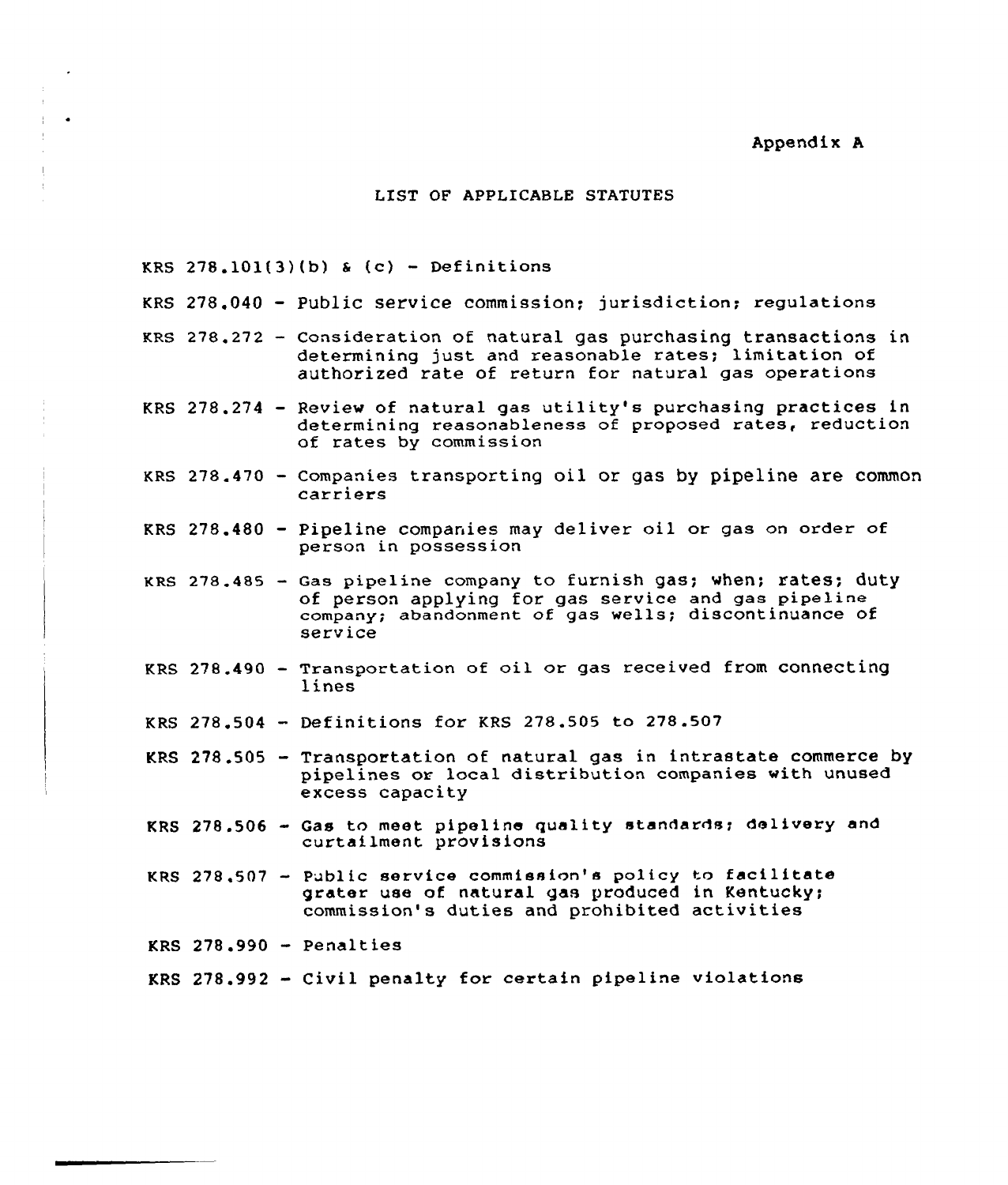